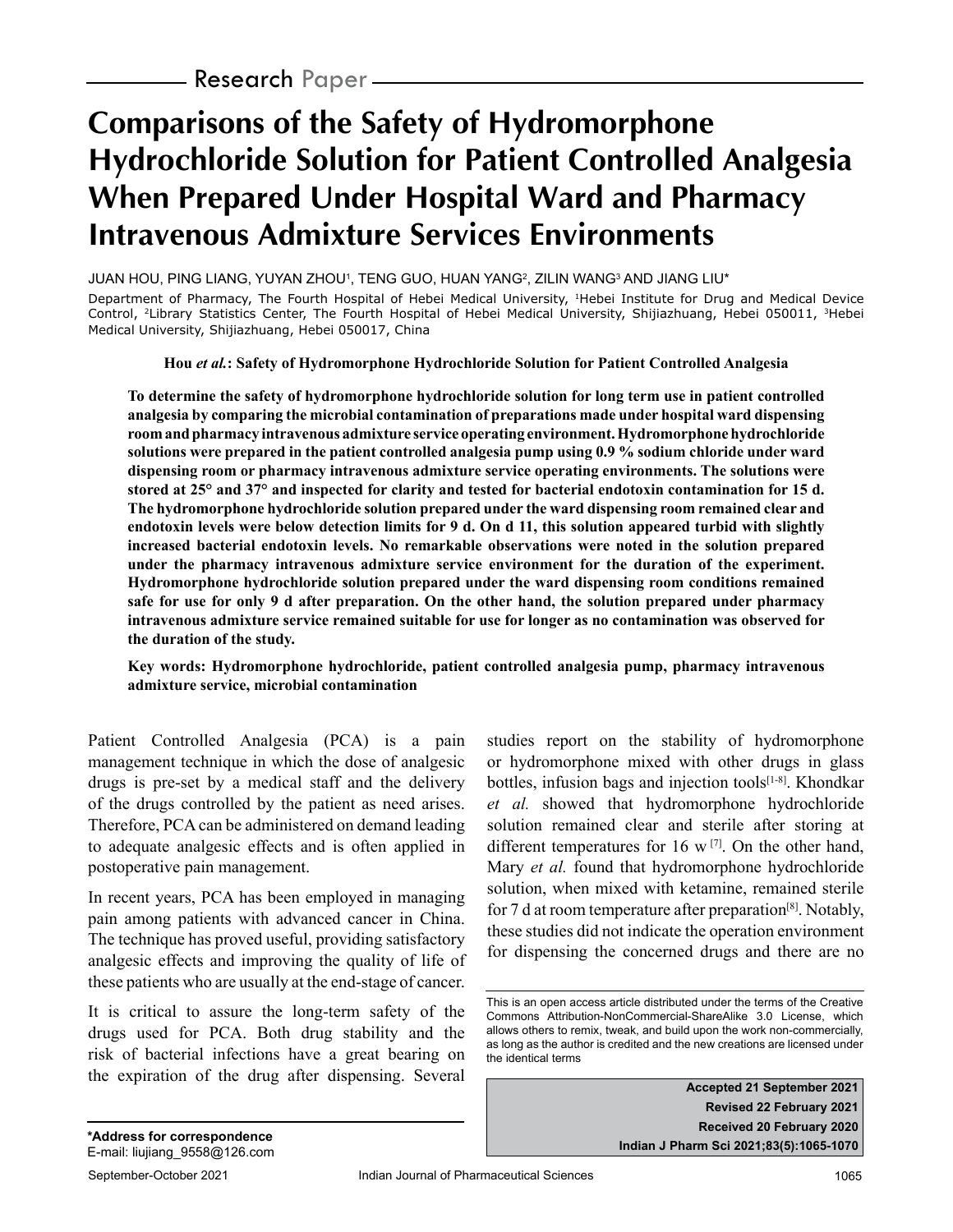reports on the safety of the drug preparations in PCA pumps. In China, the dispensing of drugs used in analgesia is generally performed by nurses in the ward dispensing room. This environment is not sterile and the dispensing process is not aseptic. Moreover, how long the hydromorphone hydrochloride PCA pump can be used before the preparation is rendered unsafe due to instability or microbial contamination remains unknown. In this study, we analyzed the microbial contamination of hydromorphone hydrochloride injection intended for PCA use prepared under the dispensing room in comparison to that prepared under the pharmacy intravenous admixture services.

#### **MATERIALS AND METHODS**

#### **Instruments and reagents:**

SPX-150B biochemical incubator (Shanghai Yuejin Medical Device Factory), electric thermostatic incubator (Shanghai Yuejin Medical Device Factory), HTY-2000 type bacteria collector (Hangzhou Tailin Biotechnology Equipment Co., Ltd.), fully enclosed bacteria collection Incubator (Hangzhou Tailin Biotechnology Equipment Co., Ltd.), VITEK 2 automatic bacterial identification and drug sensitivity system (BioMérieux) were used.

Hydromorphone hydrochloride injection (2 ml: 2 mg, lot number: 1150601) was purchased from Yichang Renfu Pharmaceutical Co., Ltd. while 0.9 % sodium chloride injection (500 ml: 4.5 g, lot number: 5L84G4 ) was donated by China Otsuka Pharmaceutical Co., Ltd. Tryptic soy mash liquid medium (Beijing Luqiao Technology Co., Ltd., lot number: 151214), thioglycolate fluid medium (Merck, Germany, lot number: VM720391 602), Tryptic Soy Agar (TSA) medium (Beijing Luqiao Technology Co., Ltd, lot number: 151202), 0.1 % peptone water (Guangdong Huankai Microbial Technology Co. Lot number: 3106240) and sarcaster glucose agar medium (Beijing Sanyao Technology Development Corporation. Lot number: 1711212) were also used.

#### **Bacteria:**

*Staphylococcus aureus* [CMCC (B) 26 003], *Pseudomonas aeruginosa* [CMCC (B) 10 104], *Bacillus subtilis* [CMCC (B) 63 501], *Clostridium sporogenes* [CMCC (B) 64 941], *Candida albicans* [CMCC (F) 98 001] and *Aspergillus niger* [CMCC (F) 98 003] were obtained from the China Medical Bacteria Collection Management Center.

#### **Solution preparation:**

The solution was prepared under two different environments. In the first case, hydromorphone hydrochloride solution was prepared in the dispensing ward room whereas in the second instance, the drug was prepared at the Pharmacy Intravenous Drug Preparation Center (PIVAS). The hydromorphone hydrochloride was dissolved in 0.9 % sodium chloride in a PCA pump storage bag (40 ml). The resultant solutions, prepared in either of the two environments, were stored both at room temperature (25°) for the one prepared in the dispensing room and at physiological body temperature  $(37°)$ .

#### **Examination for clarity and bacterial endotoxin contamination:**

The clarity of the solutions was evaluated by lamp inspection under  $2000$ LX light on d 0, 1, 2, 3, 5, 7, 9, 11, 13 and 15 after preparation.

Preparation of a standard curve of 10-0.01 EU/ml endotoxin was proposed based on the recommended endotoxin limit (L) of 88.0 EU/mg of hydromorphone hydrochloride injection. According to the equation: Maximum Valid Dilution (MVD)=cL/λ (c: concentration of sample solution,  $\lambda$ : lysate sensitivity), the MVD of hydromorphone was determined to be 422 times; that is, for accurate and reliable endotoxin measurement, the maximum allowable dilution of hydromorphone in the experiment must not exceed 422 times.

According to the method specified in the Chinese Pharmacopoeia (2015), the bacterial endotoxin standard (80 EU/ml) was dissolved with Bacterial Endotoxin Test water (BET water) and then serially diluted to 10, 1, 0.1 and 0.01 EU/ml. These concentrations were used to construct the standard curve in the bacterial endotoxin analyzer. The standard curve equation was determined by the computer automatically as follows:

#### $logT=2.7687-0.2806logC$

Where, logT: logarithm of average response time, logC: logarithm of endotoxin concentration,  $r=-0.9999$ . The results showed that the standard curve was established when the bacterial endotoxin concentration was in the range 10-0.01 EU/ml.

The prepared hydromorphone hydrochloride solution was diluted with BET water to make 4-, 8- and 16-fold diluted solutions. The sample containing 0.5 EU/ml endotoxin was used as the positive control and it was treated to the same dilution protocol as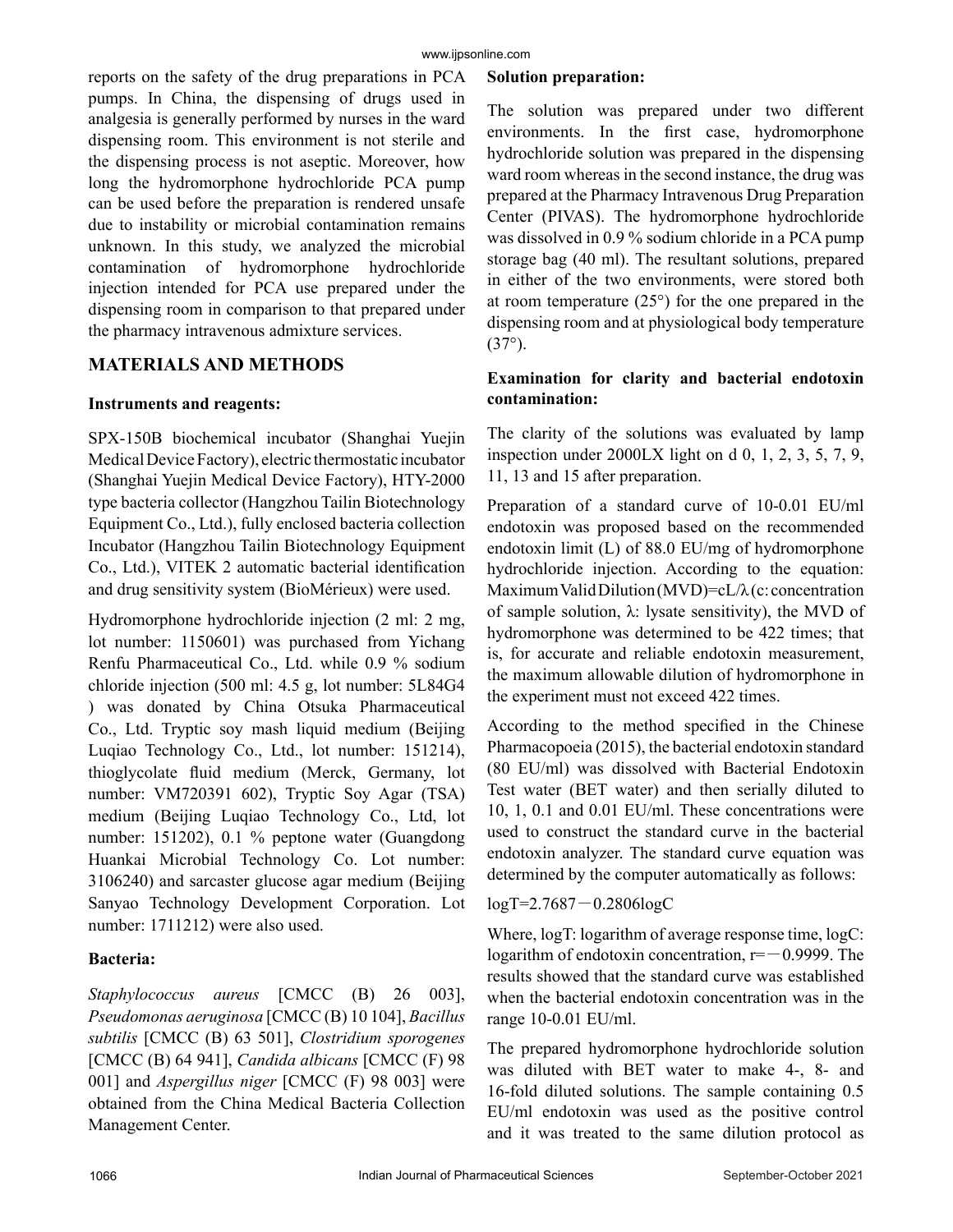the hydromorphone hydrochloride solution. For the negative control, BET water was used. Each sample was divided into two separate parallel tubes and tested according to the bacterial endotoxin test method. The results showed that the 8-fold dilution of hydromorphone hydrochloride had the smallest interference effect (Table 1). Therefore, this dilution was selected for the experiment.

Thereafter, bacterial endotoxin levels of hydromorphone hydrochloride solutions at high, medium and low concentrations (1 mg/ml, 0.1 mg/ml and 0.048 mg/ml, respectively) were detected under the established optimal dilution to verify the feasibility of the detection method. Results showed that the coefficient of variation between parallel tubes of the three batches of solutions was less than 10 % and that the recovery of the positive control was in the range of 50-200 % (Table 2). Thus, the 8-fold dilution was selected for the experiment. Using the experimental conditions determined above, bacterial endotoxin levels were measured on d 0, 1, 2, 3, 5, 7, 9, 11, 13 and 15 after the preparation of the two sample solutions.

#### **Sterility analysis:**

*Pseudomonas aeruginosa*, *Staphylococcus aureus* and *Bacillus subtilis* were inoculated in pancreatic soybean mash liquid medium according to the Chinese Pharmacopoeia (2015 edition) and cultured at 33° for 24 h. *Clostridium sporogenes* was inoculated in thioglycolate fluid culture medium and incubated at 33° for 24 h. *Candida albicans* was inoculated in S. dextrose agar medium and cultured at 23° for 48 h. These cultures were made up to 50-100 cfu/ml using 0.9 % sodium chloride solution. *Aspergillus niger* was inoculated onto glucose agar slant culture medium and maintained at 23° for 7 d. Thereafter, the spores were eluted using 10 ml of 0.9 % sodium chloride solution. Next, the spore suspension was aspirated into a sterile test tube and prepared into a microbial solution of 50-100 cfu/ml-1 using 0.9 % aseptic sodium chloride solution.

For the test group, 20 ml of hydromorphone hydrochloride solution was obtained under aseptic conditions from the PCA pump storage bag, filtered using membrane filtration and then rinsed six times using 100 ml of 0.1 % peptone water. Thereafter, bacterial suspensions (1 ml), as described previously, were added in turns during the final 100 ml rinse using peptone water. Following this step, thioglycolate fluid medium and tryptic soy bean paste liquid culture medium were added and the set-up incubated for 5 d (the thioethanolate fluid medium was maintained at 33° while the tryptic soy bean paste liquid culture medium was kept at 23°). Unfiltered hydromorphone hydrochloride solution was used as control solution (control group). All other operations and procedures were the same as for the test group. These were used to analyze the applicability of this method. The prepared test solution had no bacteriostatic effect or negligible effect on the six test bacteria under the test

| <b>Samples</b>                 | <b>Dilution</b><br>fold | Response<br>time (s) | CV     | <b>RC</b> | Calculated endotoxin<br>concentration (EU/ml) | Endotoxin<br>concentration (EU/ml) |
|--------------------------------|-------------------------|----------------------|--------|-----------|-----------------------------------------------|------------------------------------|
| <b>NC</b>                      |                         | >4320                |        |           |                                               | $<$ LOD                            |
| NC                             |                         | >4320                |        |           |                                               | <lod< td=""></lod<>                |
| PC                             |                         | 649                  | 0.55 % |           | 0.7095                                        | 0.7095                             |
| <b>PC</b>                      |                         | 644                  |        |           |                                               |                                    |
|                                | $\overline{\mathbf{4}}$ | 914                  | 2.20%  |           | 0.2182                                        | 0.8728                             |
|                                | $\overline{\mathbf{4}}$ | 886                  |        |           |                                               |                                    |
|                                | 4                       | 622                  | 0.34%  | 120 %     | 0.8212                                        |                                    |
|                                | $\overline{\mathbf{4}}$ | 619                  |        |           |                                               |                                    |
| Hydromorphone<br>hydrochloride | 8                       | 1172                 | 3.02 % |           | 0.0918                                        | 0.7344                             |
|                                | 8                       | 1123                 |        |           |                                               |                                    |
|                                | 8                       | 633                  | 1.01 % | 138 %     | 0.7846                                        |                                    |
|                                | 8                       | 624                  |        |           |                                               |                                    |
|                                | 16                      | 1405                 | 1.78 % |           | 0.0467                                        | 0.7472                             |
|                                | 16                      | 1370                 |        |           |                                               |                                    |
|                                | 16                      | 622                  | 0.57%  | 151 %     | 0.8026                                        |                                    |
|                                | 16                      | 627                  |        |           |                                               |                                    |

**TABLE 1: PRELIMINARY EXPERIMENT OF HYDROMORPHONE HYDROCHLORIDE INTERFERENCE**

September-October 2021 Indian Journal of Pharmaceutical Sciences 1067 Note: CV=variable coefficient; RC=recovery; LOD=limit of detection NC=negative control PC=positive control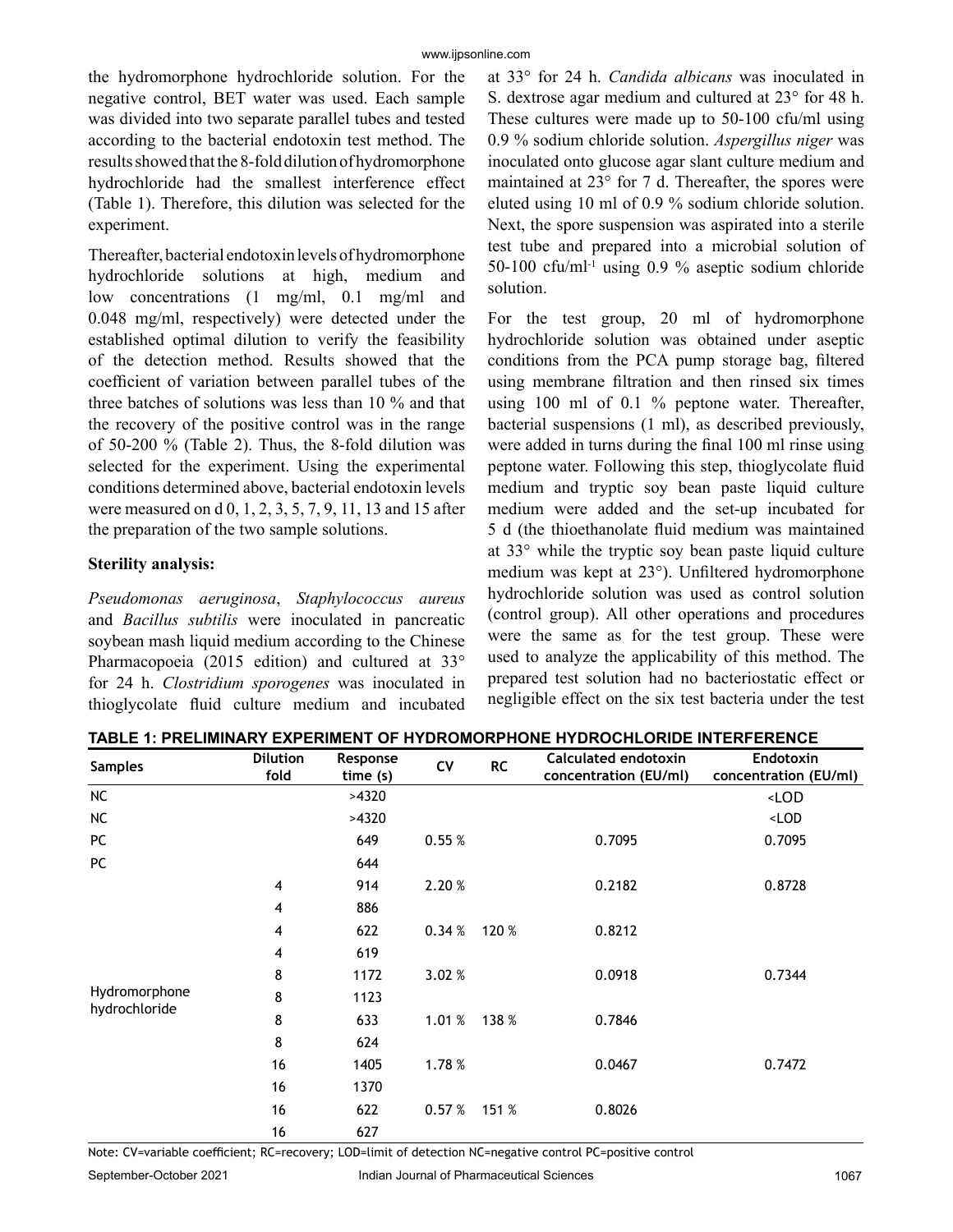#### www.ijpsonline.com

conditions. The sterility inspection of the test product can be performed with *Staphylococcus aureus* as a positive control according to the inspection method and inspection conditions (Table 3).

From each sample, 20 ml was obtained and stored at 25° and 37° on d 0, 1, 2, 3, 5, 7, 9, 11, 13 and 15 (Experimental group). The sample aliquots were diluted using 0.9 % sodium chloride solution, passed through membrane filtration and rinsed six times using 100 ml of 0.1 % peptone water. Subsequently, thioglycolate fluid medium and tryptic soy bean paste liquid culture medium were added and the preparation cultured for 14 d (the thioethanolate fluid medium was kept at 33° while the tryptic soy bean paste liquid culture medium at 23°). 1 ml of the above *Staphylococcus aureus* bacterial solution was added to the rinsed peptone water at the final rinsing step as a positive control while the test solution that was not filtered was used as the control solution (control group). Other procedures were similar to those carried out in the experimental group.

### **RESULTS AND DISCUSSION**

The hydromorphone hydrochloride solution prepared in the ward was clear from d 0 to 9 at both 25° and 37°

with no visible foreign bodies or turbidity. However, cloudy bands were faintly visible on the  $11<sup>th</sup>$  d and the solution was significantly cloudy on the  $15<sup>th</sup>$  d. On the other hand, the hydromorphone hydrochloride solution prepared under PIVAS conditions were clear all through to the  $15<sup>th</sup>$  d at the two storage temperatures with no foreign matter or turbidity present (Table 4). At both testing temperatures of 25° and 37°, the bacterial endotoxin levels in the hydromorphone hydrochloride solution prepared in the ward environment remained constant for the first 11 d. A slight increase was noted from d 13 to 15 although the concentration was less than 0.03 EU/ml. As for the preparation conducted under PIVAS conditions, the bacterial endotoxin levels in the solution remained less than 0.01 EU/ml throughout the study period.

At both testing temperatures, the hydromorphone hydrochloride solution prepared under the ward condition was clear for the first 9 d of the experiment. Turbidity, however, was observed on d 11 (Table 5). When an aliquot of the turbid medium solution was transferred to another thioglycolate fluid medium and cultured at the prescribed temperature for 2 d, the turbidity phenomenon still appeared. The culture was

| <b>Samples</b>                          | <b>Dilution</b> | Response | CV           | <b>RC</b> | <b>Calculated endotoxin</b> | Endotoxin             |  |  |
|-----------------------------------------|-----------------|----------|--------------|-----------|-----------------------------|-----------------------|--|--|
|                                         | fold            | time(s)  |              |           | concentration (EU/ml)       | concentration (EU/ml) |  |  |
| NC                                      |                 | >4080    |              |           |                             | <lod< td=""></lod<>   |  |  |
| NC                                      |                 | >4080    |              |           |                             | <lod< td=""></lod<>   |  |  |
| <b>PC</b>                               |                 | 638      | 5.02%        |           | 0.6538                      | 0.6538                |  |  |
| <b>PC</b>                               |                 | 685      |              |           |                             |                       |  |  |
|                                         | 8               | 1350     | 0.68%        |           | 0.0506                      | 0.2024                |  |  |
| Hydromorphone                           | 8               | 1363     |              |           |                             |                       |  |  |
| hydrochloride (high<br>concentration)   | 8               | 685      | 3.42%        | 95 %      | 0.529                       |                       |  |  |
|                                         | 8               | 719      |              |           |                             |                       |  |  |
|                                         | 8               | 682      | 0.00%        |           | 0.0586                      | 0.1946                |  |  |
| Hydromorphone                           | 8               | 682      |              |           |                             |                       |  |  |
| hydrochloride (medium<br>concentration) | 8               | 549      | 1.78 % 110 % |           | 0.6087                      |                       |  |  |
|                                         | 8               | 563      |              |           |                             |                       |  |  |
|                                         | 8               | 1397     | 1.05%        |           | 0.0456                      | 0.1824                |  |  |
| Hydromorphone                           | 8               | 1396     |              |           |                             |                       |  |  |
| hydrochloride (low<br>concentration)    | 8               | 659      | 1.38 % 118 % |           | 0.6399                      |                       |  |  |
|                                         | 8               | 672      |              |           |                             |                       |  |  |

|  | TABLE 2: INTERFERENCE EXPERIMENT OF HYDROMORPHONE HYDROCHLORIDE |
|--|-----------------------------------------------------------------|
|--|-----------------------------------------------------------------|

Note: CV=variable coefficient; RC=recovery; LOD=limit of detection NC=negative control PC=positive control

#### **TABLE 3: APPLICABILITY OF STERILITY TEST METHOD**

|               | <b>Staphylococcus</b> | <b>Bacillus</b><br>Pseudomonas<br>subtilis |  | Clostridium | Candida  | <b>Aspergillus</b> |  |
|---------------|-----------------------|--------------------------------------------|--|-------------|----------|--------------------|--|
|               | aureus                | aeruginosa                                 |  | sporogenes  | albicans | niger              |  |
| Test group    |                       |                                            |  |             |          |                    |  |
| Control group |                       |                                            |  |             |          |                    |  |

Note: "+" represented the bacterial growth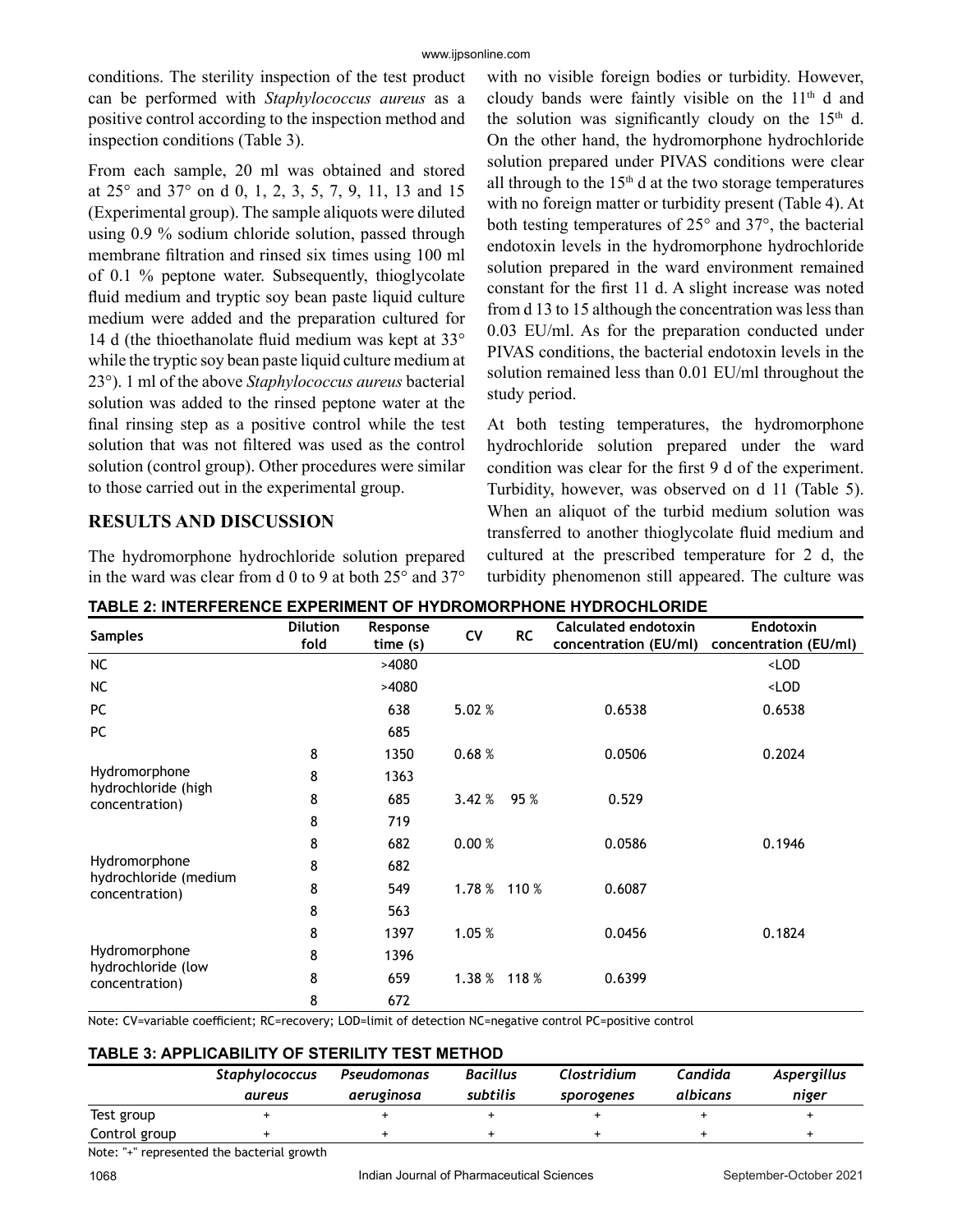| <u>IADLE 4. VLANI I UF FII DNUMUNFFIUNE FII DNUVFILUNIDE SULUTIUN</u> |                     |        |        |                          |                          |                                   |        |                          |                          |                          |                          |
|-----------------------------------------------------------------------|---------------------|--------|--------|--------------------------|--------------------------|-----------------------------------|--------|--------------------------|--------------------------|--------------------------|--------------------------|
|                                                                       | Storage temperature | 0 d    | 1 d    | 2 d                      | 3 d                      | 5 d                               | 7 d    | 9 d                      | 11 d                     | 13 d 15 d                |                          |
| Ward dosing group                                                     | $25^\circ$          | $\sim$ |        | $\sim$                   | $\sim$                   | $\overline{\phantom{0}}$          | $\sim$ | $\blacksquare$           |                          |                          | $^{+++}$                 |
|                                                                       | 37°                 | $\sim$ | $\sim$ | $\sim$                   | $\overline{\phantom{a}}$ | <b>Contract Contract Contract</b> | $\sim$ | $\blacksquare$           |                          | $^{++}$                  | $^{+++}$                 |
| PIVAS dosing group                                                    | 25°                 |        |        | $\overline{\phantom{a}}$ | $\overline{\phantom{a}}$ |                                   |        | $\overline{\phantom{a}}$ |                          | $\overline{\phantom{0}}$ | ٠                        |
|                                                                       | $37^\circ$          | $\sim$ |        | $\overline{\phantom{a}}$ | $\sim$                   | $\sim$                            | $\sim$ | $\sim$                   | $\overline{\phantom{a}}$ | $\blacksquare$           | $\overline{\phantom{a}}$ |

www.ijpsonline.com

## **TABLE 4: CLARITY OF HYDROMORPHONE HYDROCHLORIDE SOLUTION**

Note: "+" represented that the solution was turbid; "Number of +" represented the degree of turbidity for the solution; "-" represented that the solution was clear

|                    | Storage temperature | 0 <sub>d</sub>           | 1 d                      | 2d                       | 3 d                      | 5 d                      | 7 d                      | 9 d                      |                          | 13 d                     | 15d                      |
|--------------------|---------------------|--------------------------|--------------------------|--------------------------|--------------------------|--------------------------|--------------------------|--------------------------|--------------------------|--------------------------|--------------------------|
| Ward dosing group  | 25°                 | $\overline{\phantom{0}}$ | $\overline{\phantom{0}}$ | $\overline{\phantom{0}}$ | ٠                        | -                        | $\overline{\phantom{a}}$ | $\overline{\phantom{0}}$ | ÷                        | ÷                        |                          |
|                    | <b>27°</b>          | $\overline{\phantom{a}}$ | $\overline{\phantom{0}}$ | $\overline{\phantom{0}}$ | $\overline{\phantom{a}}$ | $\overline{\phantom{a}}$ | $\overline{\phantom{a}}$ | $\overline{\phantom{a}}$ | $\pm$                    | ÷                        | $\div$                   |
| PIVAS dosing group | 25°                 | $\overline{\phantom{0}}$ | $\overline{\phantom{0}}$ | $\overline{\phantom{0}}$ | -                        | $\overline{\phantom{0}}$ | -                        | $\overline{\phantom{0}}$ | $\overline{\phantom{0}}$ | $\overline{\phantom{a}}$ | $\overline{\phantom{a}}$ |
|                    | $37^\circ$          |                          |                          | $\overline{\phantom{0}}$ | -                        | $\overline{\phantom{a}}$ | $\overline{\phantom{a}}$ | $\sim$                   | $\overline{\phantom{a}}$ | $\overline{\phantom{a}}$ | $\overline{\phantom{a}}$ |
| PC                 |                     | $\ddot{}$                | ÷.                       | ÷                        | $+$                      | $+$                      | $+$                      | $+$                      | $\div$                   |                          | $\pm$                    |
| NC                 |                     | $\overline{\phantom{a}}$ | $\overline{\phantom{0}}$ | $\blacksquare$           | -                        | $\sim$                   | $\sim$                   | $\overline{\phantom{a}}$ | $\blacksquare$           | $\blacksquare$           | $\overline{\phantom{a}}$ |

Note: "+" represented the bacterial growth; "-" represented no bacterial growth

then aseptically streaked on the surface of TSA medium and inoculated at 33° for 2 d. Subsequently, a single colony was isolated and confirmed to be *Staphylococcus epidermidis* using the VITEK 2 system. In contrast, samples prepared under PIVAS environment showed no turbidity and no bacterial growth was evident for the 15 d of the experiment.

The administration of hydromorphone hydrochloride using PCA has proven vital in controlling pain and enhancing the quality of life among end-stage cancer patients. The technique is particularly important for long duration of analgesic use. It is therefore important to assure physical and chemical stability as well as freedom from bacterial contamination of such a preparation to prevent occurrence of undesirable adverse events $[9-14]$ . In this study, we evaluated the sterility of the hydromorphone hydrochloride solutions prepared under ward and PIVAS conditions.

In China, the use of PCA among patients with advanced cancer generally does not exceed 15 d therefore informing the duration of the current study. The results obtained showed that the hydromorphone hydrochloride solution in the PCA pump prepared in the general ward environment was relatively safe within 9 d of preparation but the safety of the solution cannot be guaranteed after 10 d as there was a higher risk of bacterial contamination. On the contrary, the hydromorphone hydrochloride solution prepared in the PIVAS environment was determined to be relatively safe throughout the 15 d of the experiment. However, whether the preparation remains sterile and safe for use beyond 15 d requires further investigation.

Bacterial endotoxin produced after lysis of the cell wall of gram-negative bacteria is pyrogenic. Use of an

injectable solution contaminated by endotoxin risks may cause fever, multi-organ failure and shock among other manifestations of endotoxemia with potential fatality. According to the Chinese pharmacopoeia and many other international formularies, bacterial endotoxin detection is a mandatory test for medicinal substances intended for injection. In our study, the solution prepared in the ward showed bacterial growth on d 11 but the bacterial endotoxin concentration did not exceed the recommended pharmacopeial limit of 0.05 EU/ml. The inconsistent results may be due to the unevenness during sampling, which leads to experimental errors or to the cultured bacteria were gram-positive *Staphylococcus*, which has a different cell wall structure from gram-negative bacteria. Results obtained for sterility and bacterial endotoxin testing are dependent on the type of contaminating bacteria<sup>[15,16]</sup>. According to CHINET, China Bacteria Resistance Monitoring Network 2016, gram-negative bacteria account for 71.6 % of clinical isolates. By extrapolation, therefore, nosocomial infections are often likely to be caused by gram-negative bacteria. This necessitates inspection of injectable solutions for bacterial endotoxins to prevent bacteremia due to such contamination.

In current study, the bacterium isolated on the  $11<sup>th</sup>$  d in the sample prepared under ward conditions was *Staphylococcus epidermidis*, an important source of cross infection in hospitals. Having its origin in the human epidermis, the bacterium may have likely been introduced by the person preparing the hydromorphone hydrochloride injection. However, it is not only *Staphylococcus epidermidis* that can cause crossinfection in hospitals; seasonal changes also influence the abundance of microorganisms and hence the risk of